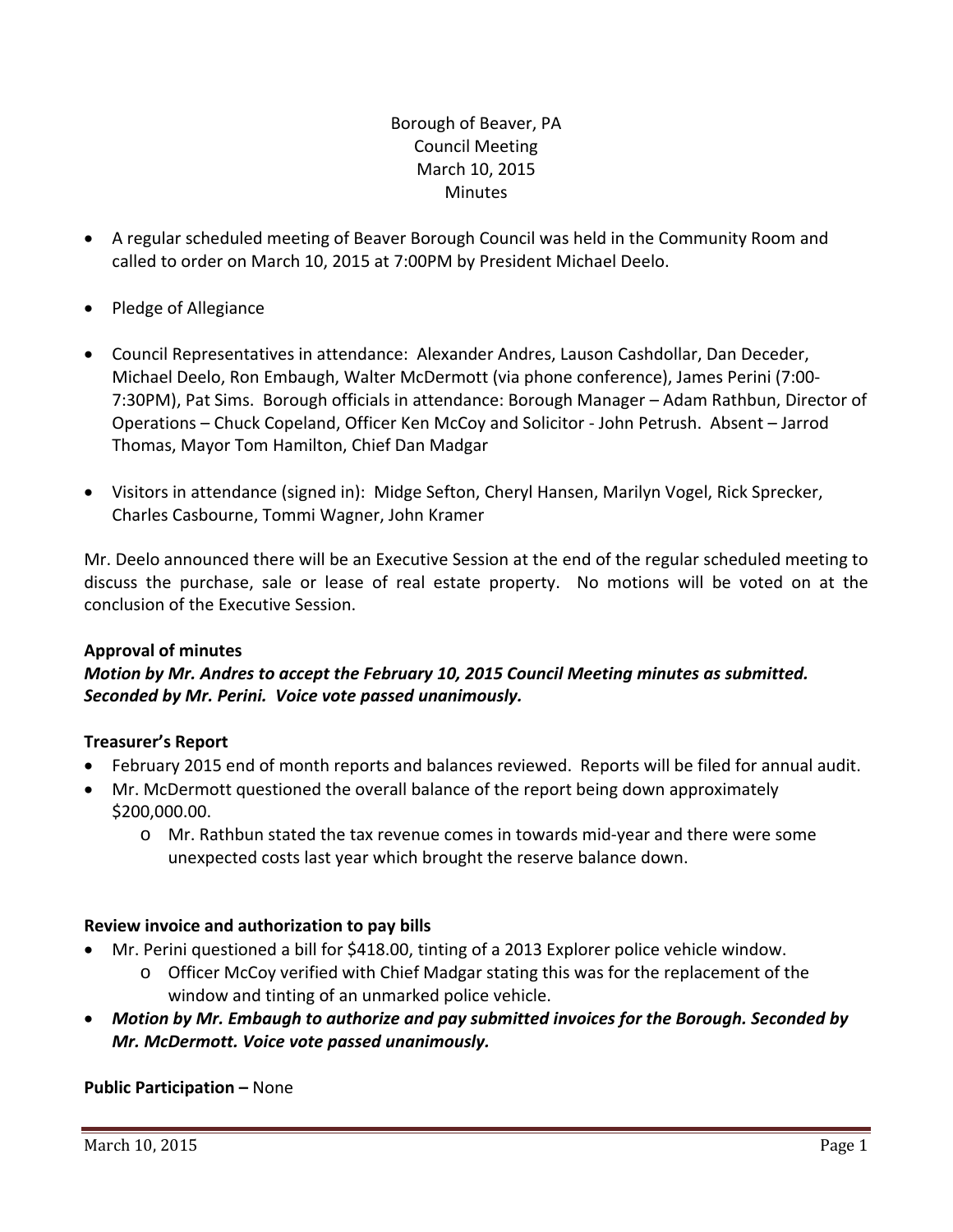**Reports – Commissions Council of Governments (COG) –** No report

**Business District Authority –** No report

**Civil Service Commission –** No report

**Zoning Hearing Board –** No report

#### **Planning Commission –**

December 15, 2014, February 16, 2015 meeting minutes and 2014 Annual Report enclosed in council packet

### **Tree Commission –**

- November 24, 2014 meeting minutes enclosed in council packet
- Mr. Deelo stated Arbor Day celebration will be on April 25, 2015.

### **Code Enforcement Officer Report –** Reported by Richard Sprecker

- February 2015 report enclosed in council packet
- Mr. Cashdollar requested the status of two Stop Work Orders
	- o Mr. Sprecker stated John Balser denied the permit on Laura Street and the property of Walnut and Second Street, a Stop Work Order was issued specifically for the back porch.
- Mr. Cashdollar stated some boroughs require license and registration for all contractors prior to construction to obtain control and accountability.
- Mr. Sprecker questioned who was in charge of enforcing fire code. He has serious concerns regarding several buildings on Third Street.
	- o Mr. Cashdollar stated he will send a letter to Fire Chief, John Grosskopf, to see if anyone within his department is qualified.
- Mr. Cashdollar stated the importance of needing a Code Enforcement department which will require an administrator, office space, process and procedure, software and several Code Enforcement Officers.
- John Kramer, 1225 Second Street asked how long building permits are kept on file
	- o Mr. Cashdollar stated he was unsure of the actual length of time.

## **Historic Architectural Review Board (HARB) –** Reported by Mr. Rice

October 23, 2014 meeting minutes enclosed in council packet

## **Council Committee Reports**

**Public Safety –** No meeting in February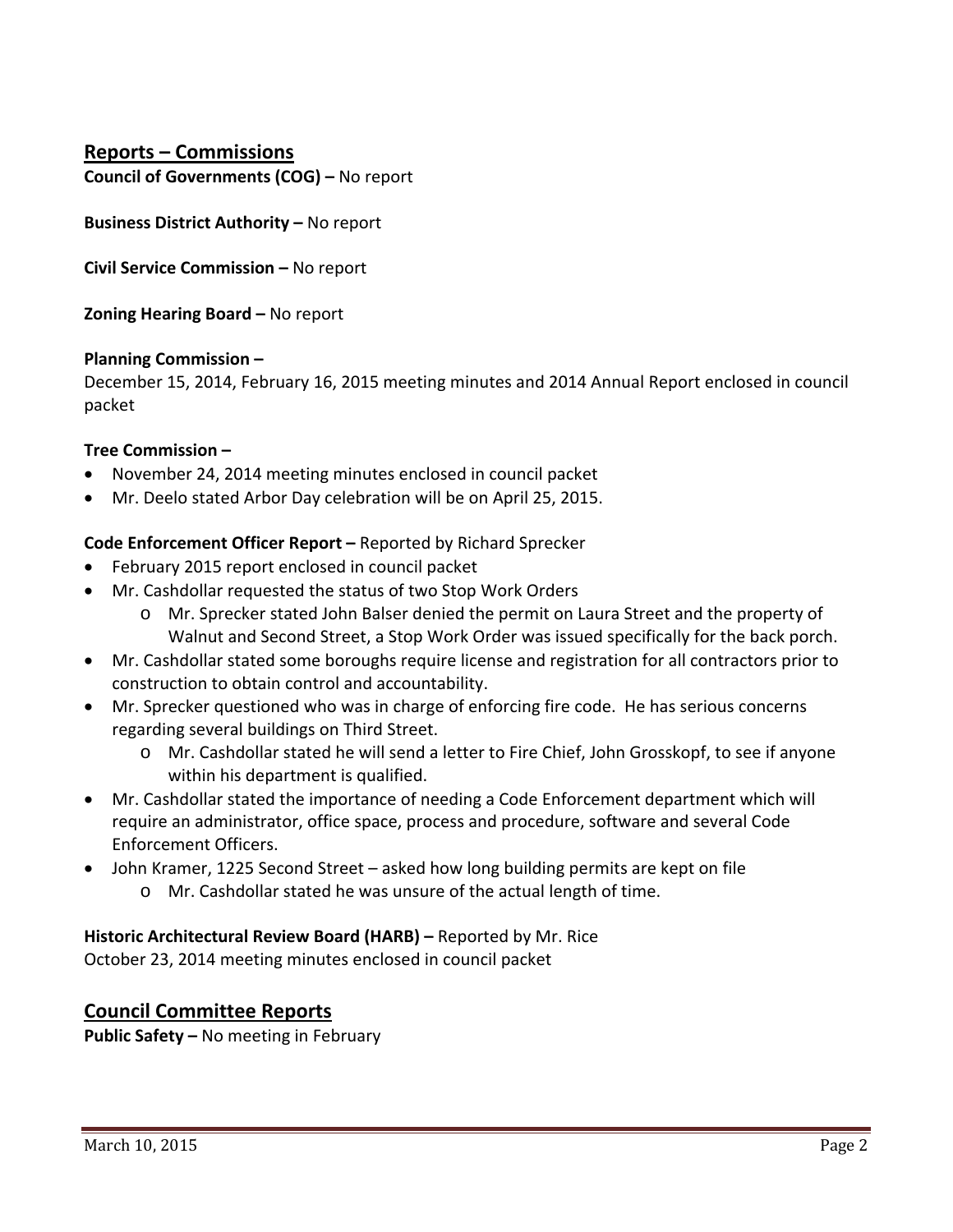**Finance –** Reported by Mr. Perini

- Reviewed the January 21, 2015 meeting minutes enclosed in council packet
- Mr. Cashdollar asked if the borough required an audit of our tax collector's office.
	- o Mr. Rathbun stated the tax records are audited as part of the overall borough audit from records we receive. Whether there was an audit between the records the tax collector has and ours he does not believe has occurred.
	- o Mr. Cashdollar stated the audit needs to be accomplished for the protection of the borough.

### **Highway –** Reported by Mr. McDermott

- Reviewed the February 5, 2015 meeting minutes distributed to council
- Mr. McDermott stated with the five employees in the road department, a limited budget, and record cold temperatures, the road crew did a wonderful job keeping the roads clear.
- Mr. Rathbun stated Mayor Hamilton, Chief Madgar and he will be sending the Public Safety Committee a recommendation to change the existing ordinance regarding parking ticketing during winter months.

### **General Government –** No meeting in February

### **Code Enforcement –** Reported by Mr. Cashdollar

February 23, 2015 meeting minutes enclosed in council packet

#### **Recreation –** Reported by Mr. Embaugh

- Reviewed the March 3, 2015 meeting minutes enclosed in council packet
- Opening day for the pool Saturday before Memorial Day.

#### **Water & Sewer –** Reported by Mr. Sims

February 18, 2015 meeting minutes enclosed in council packet

## **Reports**

## **Manager's Report –** Reported by Mr. Rathbun

- Reviewed the January 14 to February 9, 2015 report enclosed in council packet
- Stated there are four pamphlets from Shell Chemical now available to the public regarding the proposed cracker plant in Beaver County.

#### **Director of Operations Report –** Reported by Mr. Copeland

Reviewed the February 10, 2015 report enclosed in council packet

#### **President's Report –** Reported by Mr. Deelo

Executive Session at the end of the regular scheduled meeting to discuss the purchase, sale or lease of real estate property. No motions will be voted on at the conclusion of the Executive Session.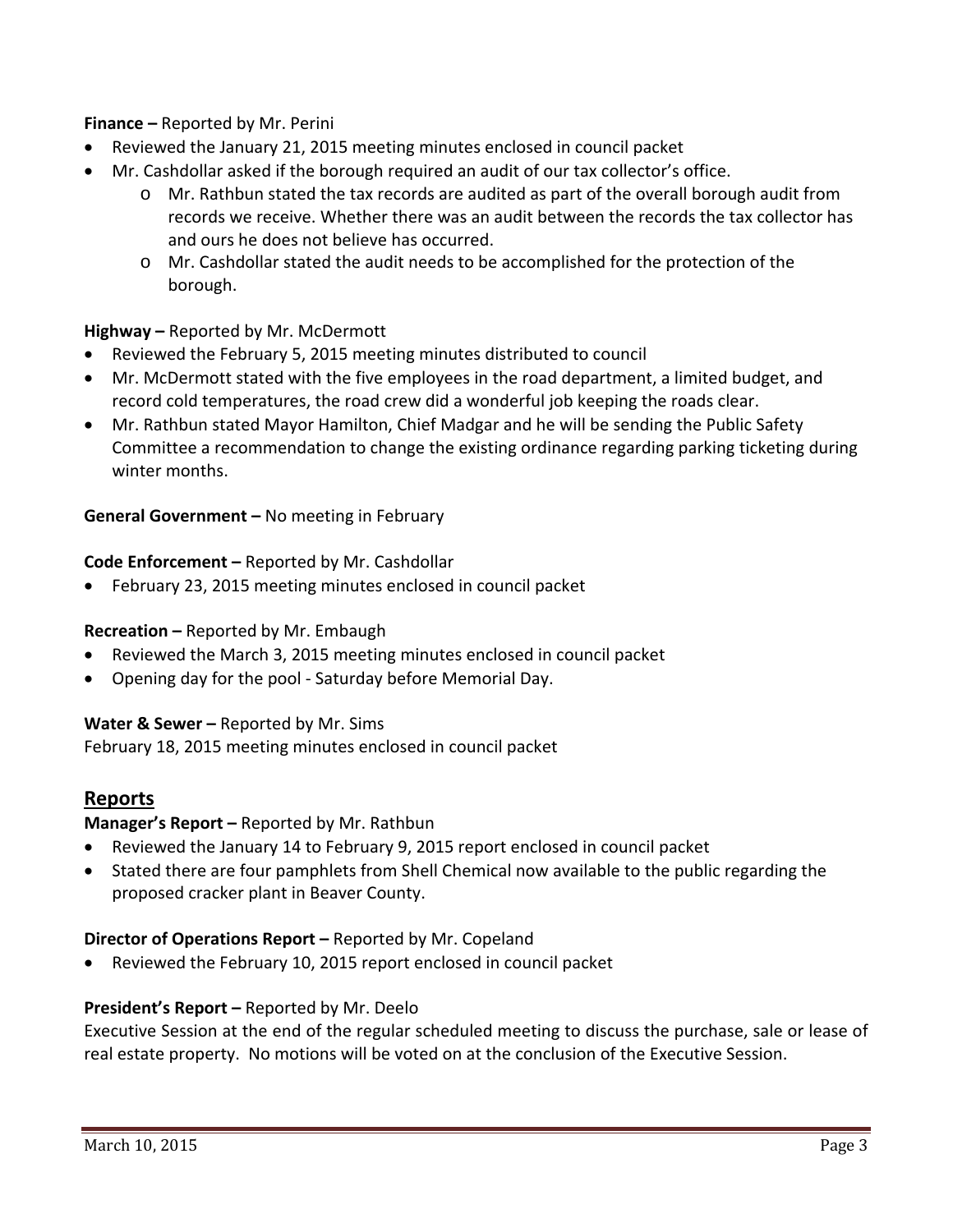### **Mayor Hamilton –**

Received a request for a donation from Beaver County Boom for the July  $4<sup>th</sup>$  fireworks display. He recommends keeping the donation of \$500.00 as in the past.

 *Motion by Mr. McDermott for the Borough of Beaver to support Beaver County Boom at the rate* of \$500.00 for the annual fireworks display. Seconded by Mr. Embaugh. Voice vote passed 6-1, *Mr. Cashdollar – No.*

**Police Chief Madgar –** Reported by Officer McCoy Two new vehicles have been delivered and should be in service by the end of the week.

**Fire Department –** Reported by Mr. Perini February 2015 report enclosed in council packet

**Emergency Management Coordinator –** No report

#### **Engineer –**

February 2015 monthly report enclosed in council packet

#### **Solicitor Petrush –**

- Mr. Petrush defers his comments until the Old Business part of the meeting
- Mr. Sprecker asked the status of 418 Fair Avenue
	- o Mr. Petrush stated he is attempting to get the property owners attorney to comply with the rules of procedure of providing information. This will probably be a long process.

#### **Old Business**

Mr. Petrush stated there will be a minor change added to the draft ordinance which is enclosed in council packet.

- o He will add one sentence to cap off at 30 years.
- o The ordinance was properly advertised, he does not deem this change as an importance to re‐advertise.

**Motion – Approving and enacting the attached Ordinance amending Chapter 1, Part 5.C. of the Beaver Code of Ordinances relating to the Police Pension Plan**

*Motion by Mr. Cashdollar that the attached Ordinance amending Chapter 1, Part 5.C. of the Beaver Code of Ordinances relating to the Borough's Police Pension Plan be and is hereby approved and enacted, and that the Borough is hereby directed to obtain the full execution thereof. Seconded by* Mr. Deceder. Roll call vote: Mr. Embaugh - Yes, Mr. Sims - Yes, Mr. Cashdollar - Yes, Mr. Deceder -Yes, Mr. Andres - Yes, Mr. McDermott - Yes, Mr. Deelo - Yes. Motion passed on the indicated roll *call vote, 7‐0.*